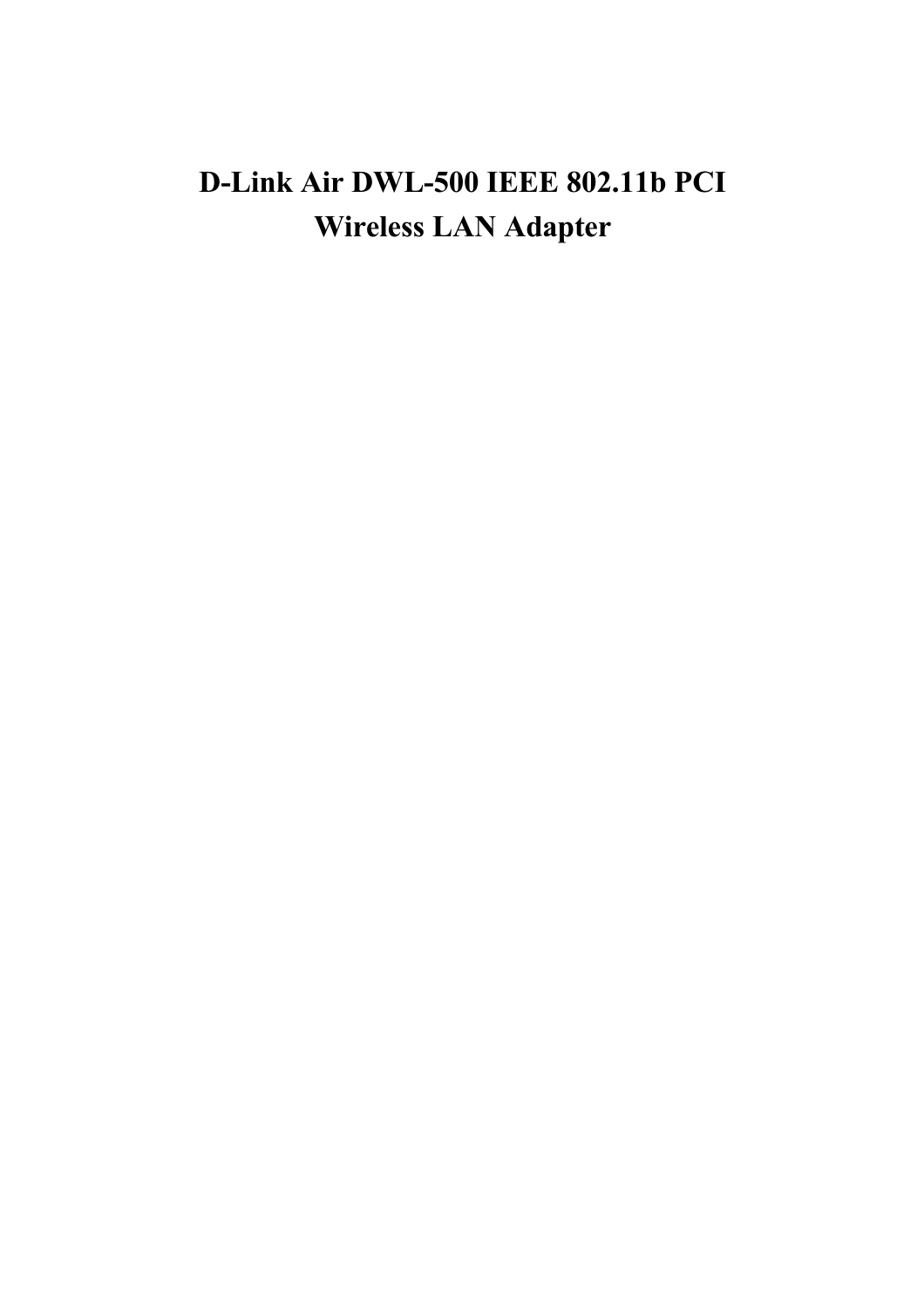## **Certifications**

This equipment has been tested and found to comply with the limits for a Class B digital device, pursuant to Part 15 of the FCC Rules. These limits are designed to provide reasonable protection against harmful interference in a residential installation. This equipment generates, uses and can radiate radio frequency energy and, if not installed and used in accordance with the instructions, may cause harmful interference to radio communications. However, there is no guarantee that interference will not occur in a particular installation. If this equipment does cause harmful interference to radio or television reception, which can be determined by turning the equipment off and on, the user is encouraged to try to correct the interference by one or more of the following measures:

- Reorient or relocate the receiving antenna.
- Increase the separation between the equipment and receiver.
- Connect the equipment into an outlet on a circuit different from that to which the receiver is connected.
- Consult the dealer or an experienced radio/TV technician for help.

Shielded interface cables must be used in order to comply with emission limits.

You are cautioned that changes or modifications not expressly approved by the party responsible for compliance could void your authority to operate the equipment.

This device complies with Part 15 of the FCC rules. Operation is subject to the following two conditions: (1) This device may not cause harmful interference, and (2) This device must accept any interference received, including interference that may cause undesired operation.

# **CE Mark Warning**

This is a Class B product. In a domestic environment, this product may cause radio interference, in which case the user may be required to take adequate measures.

# **VCCI Warning**

注意<br>この装置は、情報処理装置等電波障害自主規制協議会(VCCI)の基準 、この表には、同形な生表直すもいや。ローエル『の感感系覚で使用すると電波妨害を選び、自分を実現を受けていることを考えている。<br>「これでは、この要素が要素です。この装置を家庭環境で使用すると電波妨<br>これでは、この場合には使用者が適切な対策を講ずる よう要求されることがあります。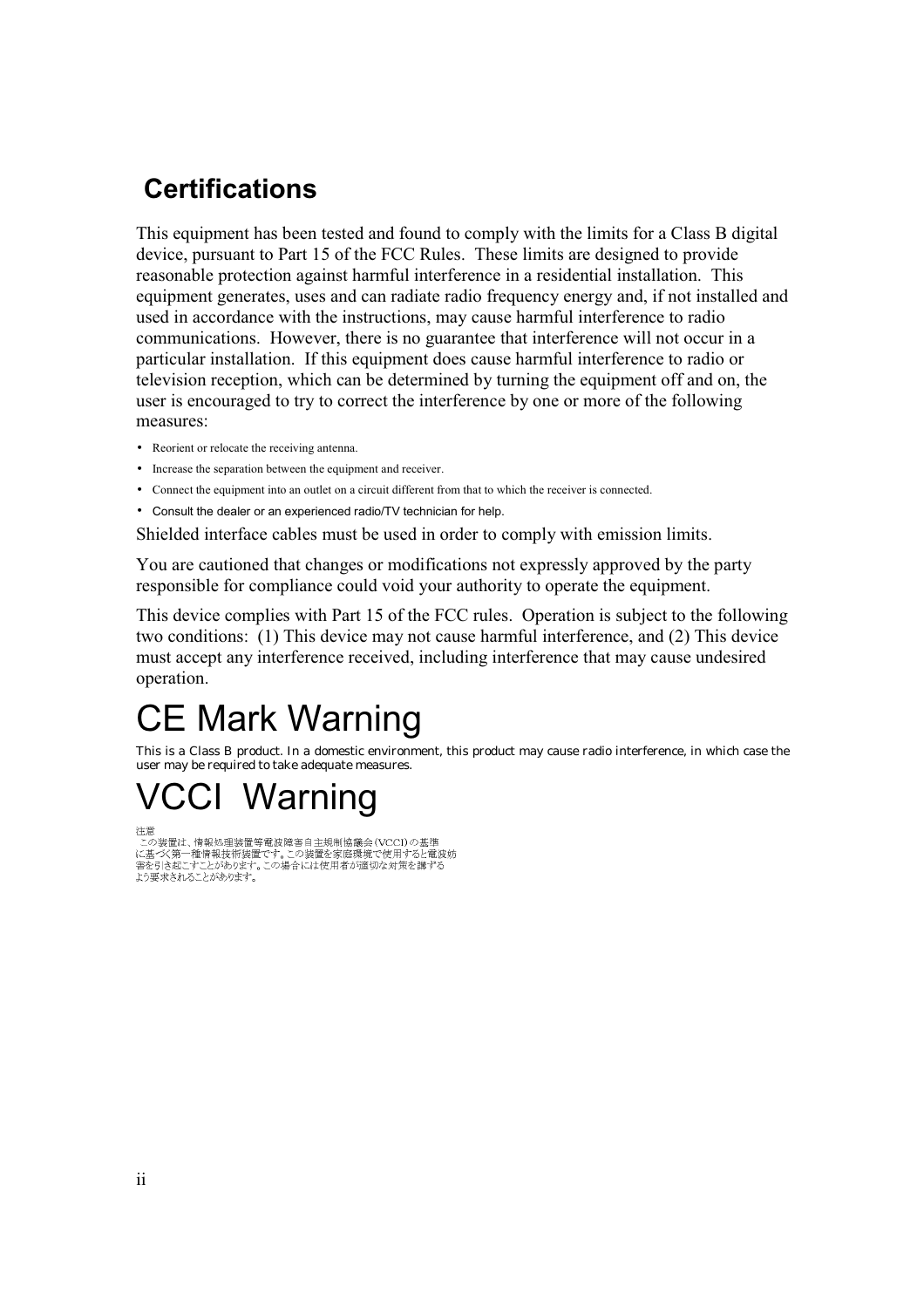### **LIMITED WARRANTY**

D-Link Systems, Inc. ("D-Link") provides this limited warranty for its product only to the person or entity who originally purchased the product from D-Link or its authorized reseller or distributor.

*Limited Hardware Warranty:* D-Link warrants that the hardware portion of the D-Link products described below ("Hardware") will be free from material defects in workmanship and materials from the date of original retail purchase of the Hardware, for the period set forth below applicable to the product type ("Warranty Period") if the Hardware is used and serviced in accordance with applicable documentation; provided that a completed Registration Card is returned to an Authorized D-Link Service Office within ninety (90) days after the date of original retail purchase of the Hardware. If a completed Registration Card is not received by an authorized D-Link Service Office within such ninety (90) period, then the Warranty Period shall be ninety (90) days from the date of purchase.

| <b>Product Type</b>                                                                                                                                   | <b>Warranty</b><br><b>Period</b>                                     |
|-------------------------------------------------------------------------------------------------------------------------------------------------------|----------------------------------------------------------------------|
| Product (excluding power supplies and<br>fans), if purchased and delivered in the fifty<br>(50) United States, or the District of<br>Columbia ("USA") | As long as<br>the original<br>purchaser<br>still owns the<br>product |
| Product purchased or delivered<br>outside the USA                                                                                                     | One (1) Year                                                         |
| <b>Power Supplies and Fans</b>                                                                                                                        | One (1) Year                                                         |
| Spare parts and spare kits                                                                                                                            | Ninety (90)<br>days                                                  |

D-Link's sole obligation shall be to repair or replace the defective Hardware at no charge to the original owner. Such repair or replacement will be rendered by D-Link at an Authorized D-Link Service Office. The replacement Hardware need not be new or of an identical make, model or part; D-Link may in its discretion may replace the defective Hardware (or any part thereof) with any reconditioned product that D-Link reasonably determines is substantially equivalent (or superior) in all material respects to the defective Hardware. The Warranty Period shall extend for an additional ninety (90) days after any repaired or replaced Hardware is delivered. If a material defect is incapable of correction, or if D-Link determines in its sole discretion that it is not practical to repair or replace the defective Hardware, the price paid by the original purchaser for the defective Hardware will be refunded by D-Link upon return to D-Link of the defective Hardware. All Hardware (or part thereof) that is replaced by D-Link, or for which the purchase price is refunded, shall become the property of D-Link upon replacement or refund.

*Limited Software Warranty:* D-Link warrants that the software portion of the product ("Software") will substantially conform to D-Link's then current functional specifications for the Software, as set forth in the applicable documentation, from the date of original delivery of the Software for a period of ninety (90) days ("Warranty Period"), if the Software is properly installed on approved hardware and operated as contemplated in its documentation. D-Link further warrants that, during the Warranty Period, the magnetic media on which D-Link delivers the Software will be free of physical defects. D-Link's sole obligation shall be to replace the non-conforming Software (or defective media) with software that substantially conforms to D-Link's functional specifications for the Software. Except as otherwise agreed by D-Link in writing, the replacement Software is provided only to the original licensee, and is subject to the terms and conditions of the license granted by D-Link for the Software. The Warranty Period shall extend for an additional ninety (90) days after any replacement Software is delivered. If a material non-conformance is incapable of correction, or if D-Link determines in its sole discretion that it is not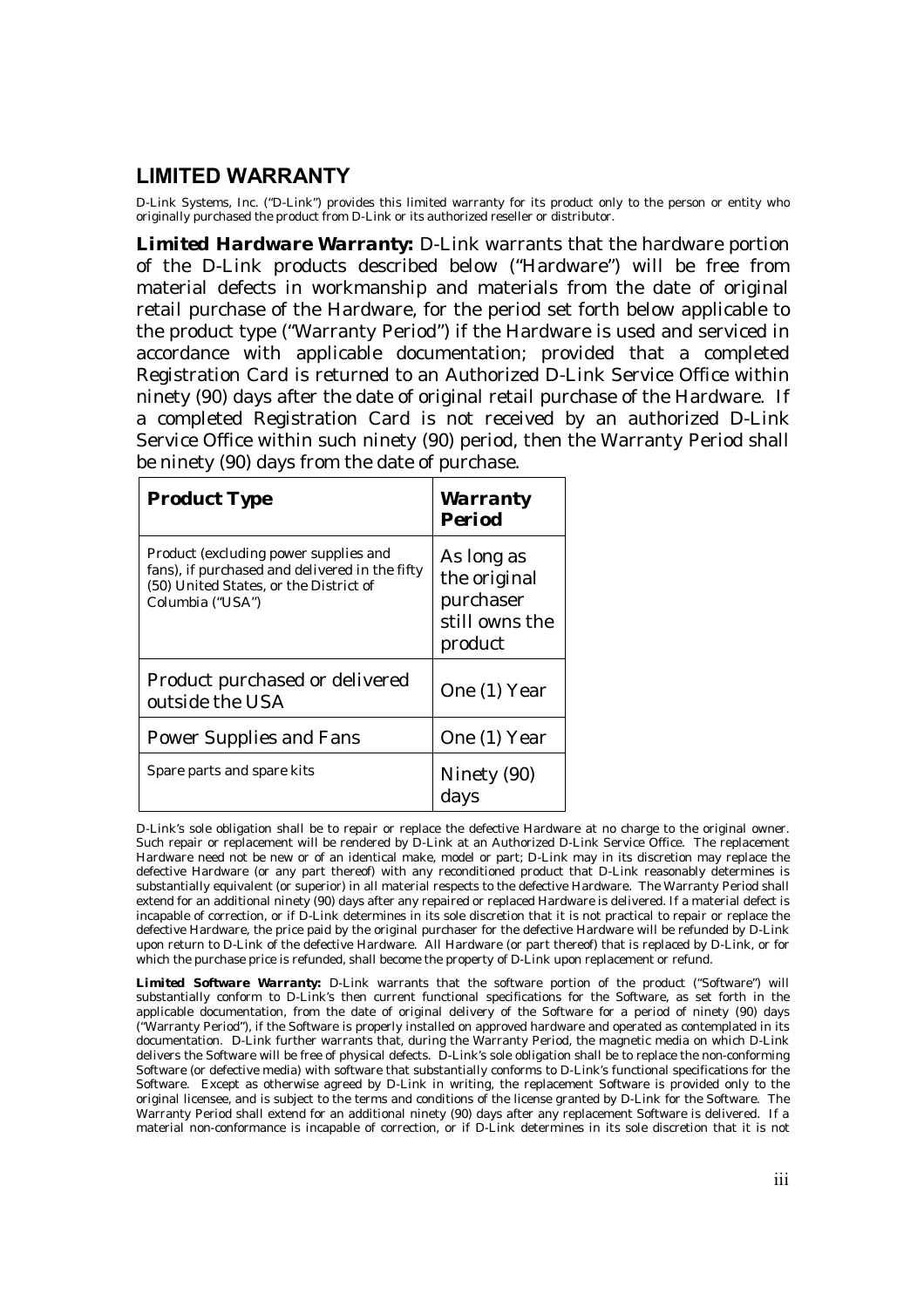practical to replace the non-conforming Software, the price paid by the original licensee for the non-conforming Software will be refunded by D-Link; provided that the non-conforming Software (and all copies thereof) is first returned to D-Link. The license granted respecting any Software for which a refund is given automatically terminates.

#### *What You Must Do For Warranty Service:*

Registration Card. The Registration Card provided at the back of this manual must be completed and returned to an Authorized D-Link Service Office for each D-Link product within ninety (90) days after the product is purchased and/or licensed. The addresses/telephone/fax list of the nearest Authorized D-Link Service Office is provided in the back of this manual. FAILURE TO PROPERLY COMPLETE AND TIMELY RETURN THE REGISTRATION CARD MAY AFFECT THE WARRANTY FOR THIS PRODUCT.

Submitting A Claim. Any claim under this limited warranty must be submitted in writing before the end of the Warranty Period to an Authorized D-Link Service Office. The claim must include a written description of the Hardware defect or Software nonconformance in sufficient detail to allow D-Link to confirm the same. The original product owner must obtain a Return Material Authorization (RMA) number from the Authorized D-Link Service Office and, if requested, provide written proof of purchase of the product (such as a copy of the dated purchase invoice for the product) before the warranty service is provided. After an RMA number is issued, the defective product must be packaged securely in the original or other suitable shipping package to ensure that it will not be damaged in transit, and the RMA number must be prominently marked on the outside of the package. The packaged product shall be insured and shipped to D-Link, 53 Discovery Drive, Irvine CA 92618, with all shipping costs prepaid. D-Link may reject or return any product that is not packaged and shipped in strict compliance with the foregoing requirements, or for which an RMA number is not visible from the outside of the package. The product owner agrees to pay D-Link's reasonable handling and return shipping charges for any product that is not packaged and shipped in accordance with the foregoing requirements, or that is determined by D-Link not to be defective or non-conforming.

#### *What Is Not Covered:*

This limited warranty provided by D-Link does not cover:

Products that have been subjected to abuse, accident, alteration, modification, tampering, negligence, misuse, faulty installation, lack of reasonable care, repair or service in any way that is not contemplated in the documentation for the product, or if the model or serial number has been altered, tampered with, defaced or removed;

Initial installation, installation and removal of the product for repair, and shipping costs;

Operational adjustments covered in the operating manual for the product, and normal maintenance;

Damage that occurs in shipment, due to act of God, failures due to power surge, and cosmetic damage; and

Any hardware, software, firmware or other products or services provided by anyone other than D-Link.

*Disclaimer of Other Warranties:* EXCEPT FOR THE LIMITED WARRANTY SPECIFIED HEREIN, THE PRODUCT IS PROVIDED "AS-IS" WITHOUT ANY WARRANTY OF ANY KIND INCLUDING, WITHOUT LIMITATION, ANY WARRANTY OF MERCHANTABILITY, FITNESS FOR A PARTICULAR PURPOSE AND NON-INFRINGEMENT. IF ANY IMPLIED WARRANTY CANNOT BE DISCLAIMED IN ANY TERRITORY WHERE A PRODUCT IS SOLD, THE DURATION OF SUCH IMPLIED WARRANTY SHALL BE LIMITED TO NINETY (90) DAYS. EXCEPT AS EXPRESSLY COVERED UNDER THE LIMITED WARRANTY PROVIDED HEREIN, THE ENTIRE RISK AS TO THE QUALITY, SELECTION AND PERFORMANCE OF THE PRODUCT IS WITH THE PURCHASER OF THE PRODUCT.

*Limitation of Liability:* TO THE MAXIMUM EXTENT PERMITTED BY LAW, D-LINK IS NOT LIABLE UNDER ANY CONTRACT, NEGLIGENCE, STRICT LIABILITY OR OTHER LEGAL OR EQUITABLE THEORY FOR ANY LOSS OF USE OF THE PRODUCT, INCONVENIENCE OR DAMAGES OF ANY CHARACTER, WHETHER DIRECT, SPECIAL, INCIDENTAL OR CONSEQUENTIAL (INCLUDING, BUT NOT LIMITED TO, DAMAGES FOR LOSS OF GOODWILL, WORK STOPPAGE, COMPUTER FAILURE OR MALFUNCTION, LOSS OF INFORMATION OR DATA CONTAINED IN, STORED ON, OR INTEGRATED WITH ANY PRODUCT RETURNED TO D-LINK FOR WARRANTY SERVICE) RESULTING FROM THE USE OF THE PRODUCT, RELATING TO WARRANTY SERVICE, OR ARISING OUT OF ANY BREACH OF THIS LIMITED WARRANTY, EVEN IF D-LINK HAS BEEN ADVISED OF THE POSSIBILITY OF SUCH DAMAGES. THE SOLE REMEDY FOR A BREACH OF THE FOREGOING LIMITED WARRANTY IS REPAIR, REPLACEMENT OR REFUND OF THE DEFECTIVE OR NON-CONFORMING PRODUCT.

*GOVERNING LAW*: This Limited Warranty shall be governed by the laws of the state of California.

Some states do not allow exclusion or limitation of incidental or consequential damages, or limitations on how long an implied warranty lasts, so the foregoing limitations and exclusions may not apply. This limited warranty provides specific legal rights and the product owner may also have other rights which vary from state to state.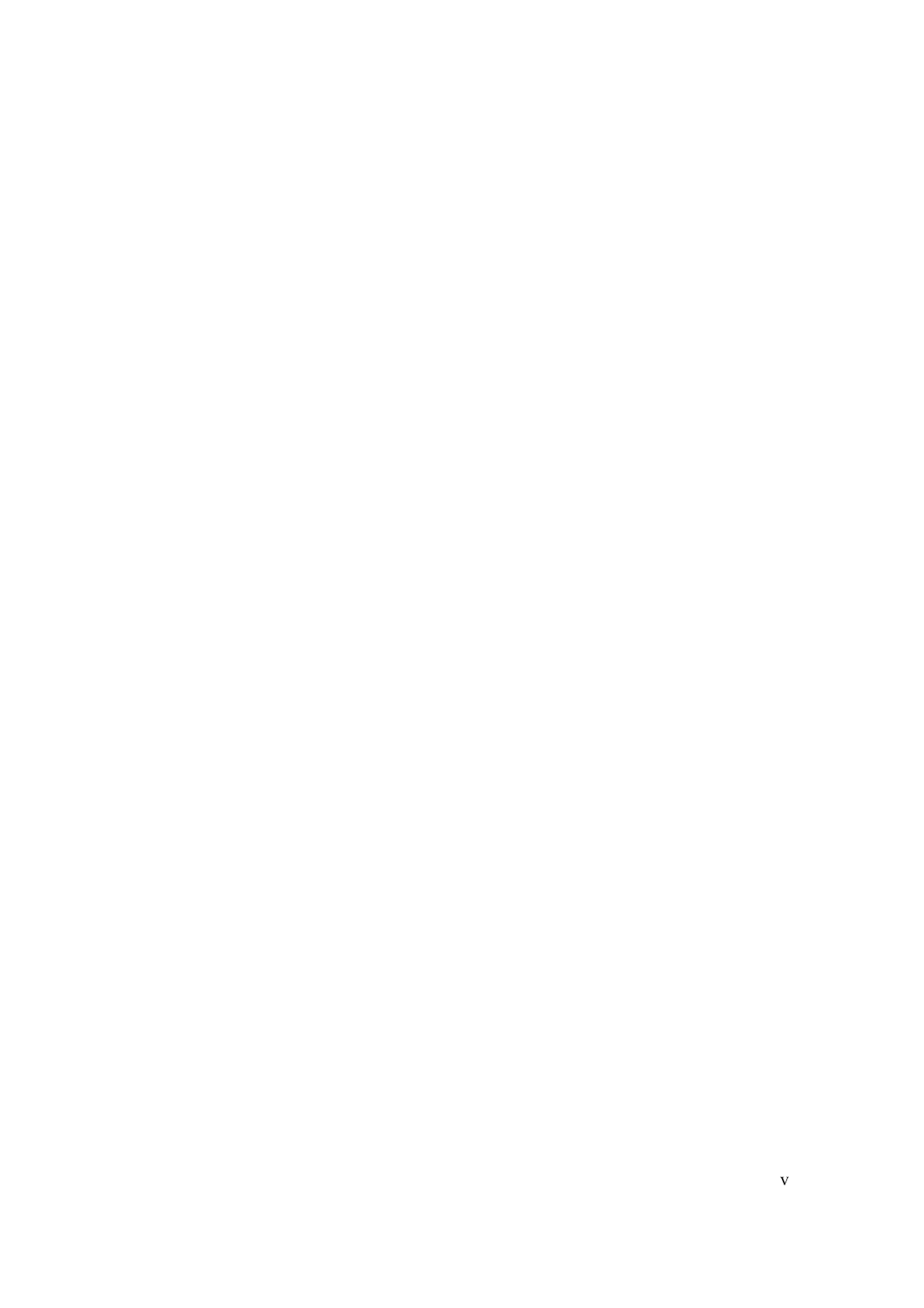## **Table of Contents**

| Installation for Windows 98 and Windows 95 (OSR2)10 |  |
|-----------------------------------------------------|--|
|                                                     |  |
|                                                     |  |
|                                                     |  |
|                                                     |  |
|                                                     |  |
|                                                     |  |
|                                                     |  |
|                                                     |  |
|                                                     |  |
|                                                     |  |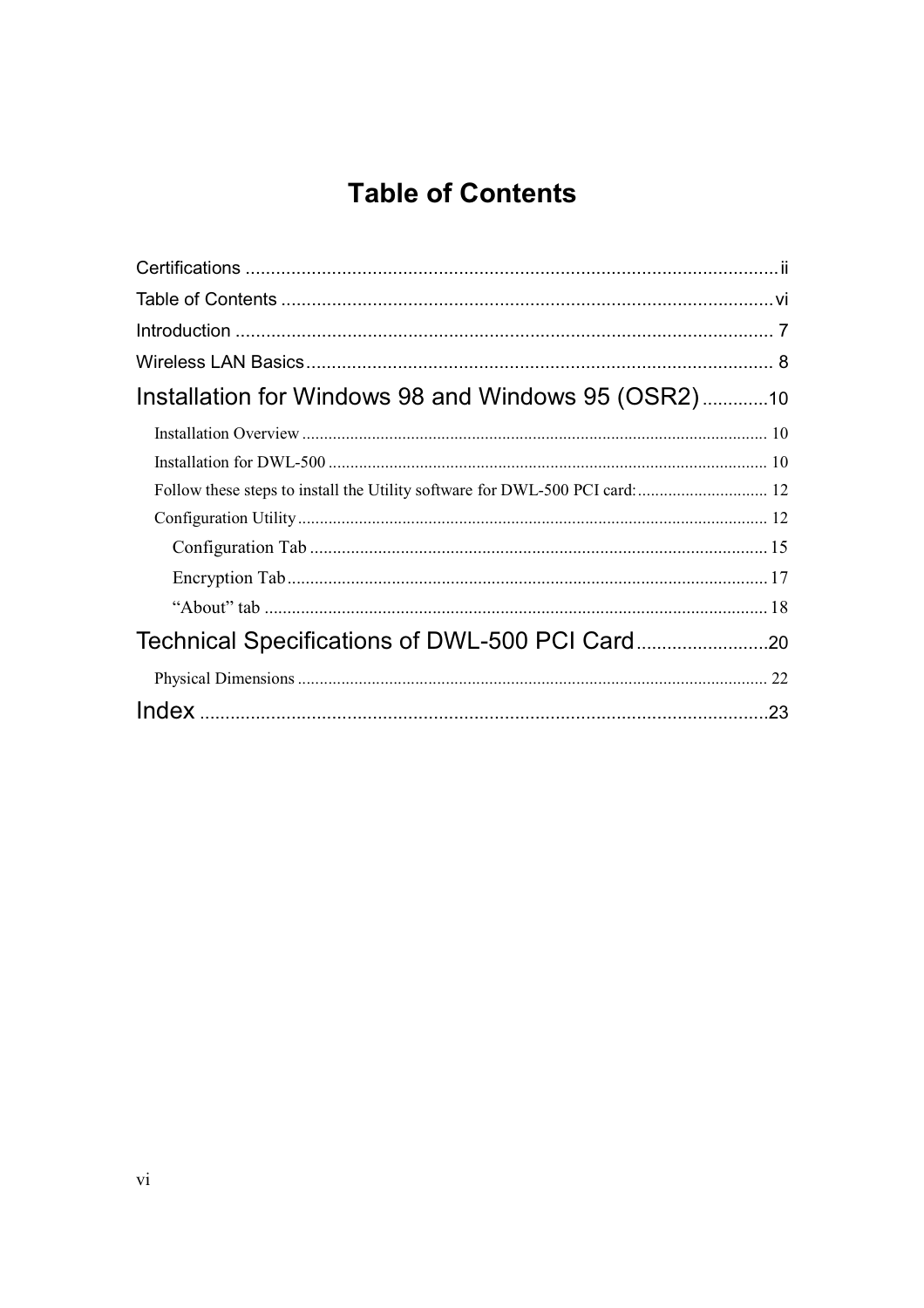## **Introduction**

Thank you for purchasing DWL-500 Wireless LAN Card. This manual will assist with the installation and usage of the DWL-500.

The package you have received should contain the following items:

- DWL-500 PCI Daughter Board
- DWL-650 PCMCIA Type II Wireless LAN Adapter
- User manual
- 2 Diskettes: (1) DWL-500 WLAN Card & PCI Reader Utility Disk

(1) DWL-500 WLAN Card & PCI Reader Setup Disk

The diskette contains the drivers and the program Gtutil for managing the DWL-500 and establishing the wireless connection to Local Area Network

If any of the contents listed above is missing from the box, please contact the product reseller.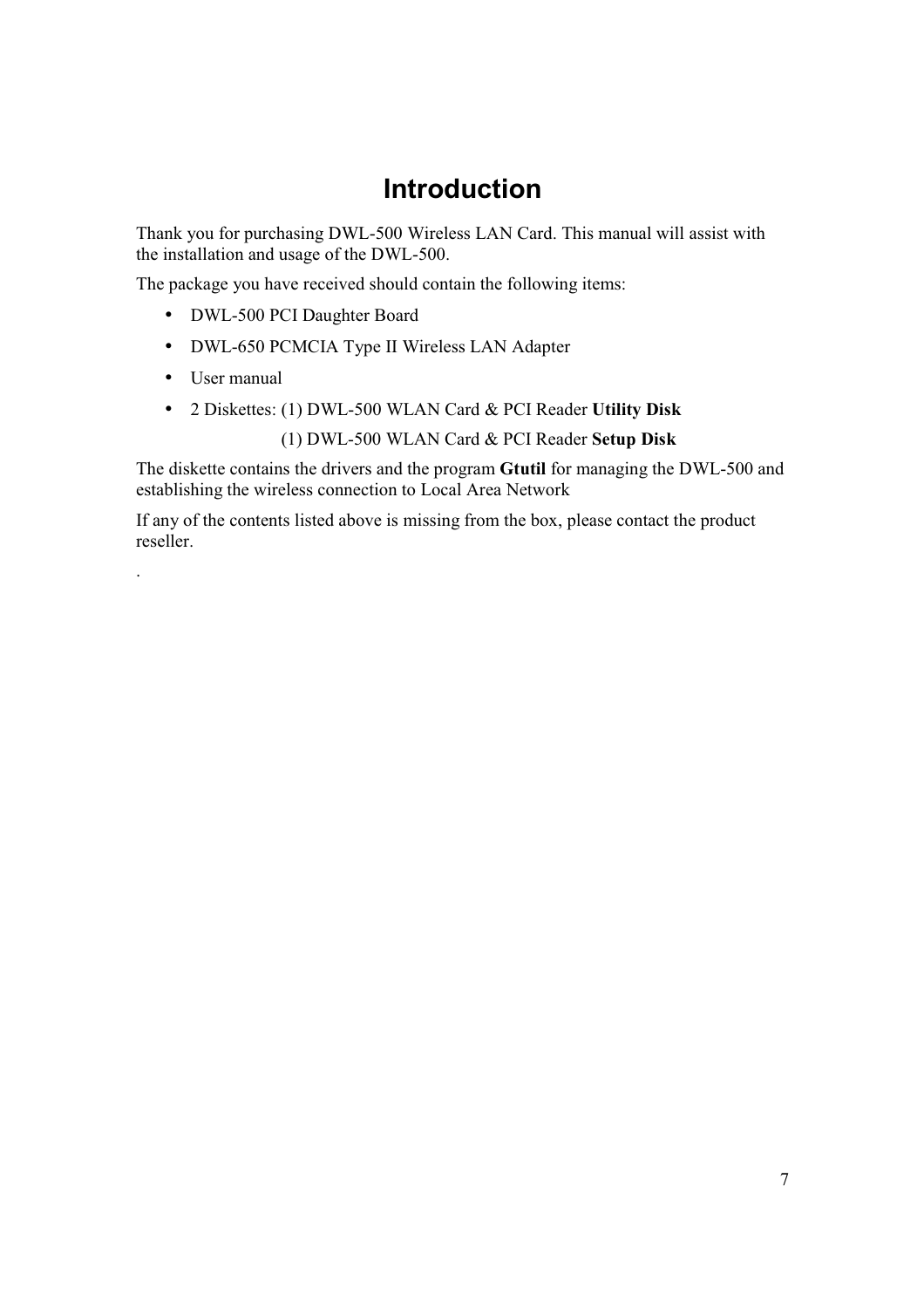## **Wireless LAN Basics**

Wireless LAN (Local Area Networks) systems offer a great number of advantages over a traditional, wired system. Wireless LANs (WLANs) are more flexible, easier to setup and manage and often more cost effective than their wired equivalents.

Using radio frequency (RF) technology, WLANs transmit and receive data over the air, thus minimizing the need for wired connections. Consequently, WLANs combine data connectivity with user mobility through simplified configuration which enables movable LANs With wireless LANs, users can access shared information without looking for a place to plug in and network managers can set up or augment networks without installing or moving wires. Wireless LANs offer the following: productivity, convenience, and cost advantage over traditional wired networks:

- Mobility Wireless LAN systems can provide LAN users with access to real-time  $\bullet$ information anywhere in the organization. This mobility increases productivity and service opportunities not possible with wired networks.
- Installation Speed and Simplicity Installing a wireless LAN system can be fast and easy thus eliminating the need to pull cables through walls and ceilings.
- Installation Flexibility Wireless technology allows the networks to be established in environments where wires cannot be installed.
- Reduced Cost-of-Ownership While the initial investment required for wireless LAN hardware might be higher than the cost of wired LAN hardware, overall installation expenses and life-cycle costs are significantly lower. Long-term cost benefits are greatest in dynamic environments requiring frequent moves, additions and changes.
- Scalability Wireless LAN systems can be configured in a variety of topologies  $\bullet$ to meet the needs of specific applications and installations. Configurations are easily changed, ranging from peer-to-peer networks suitable for a small number of users to full infrastructure networks with thousands of users that can roam over a broader area. Figure 1 displays a diagram of a wireless network.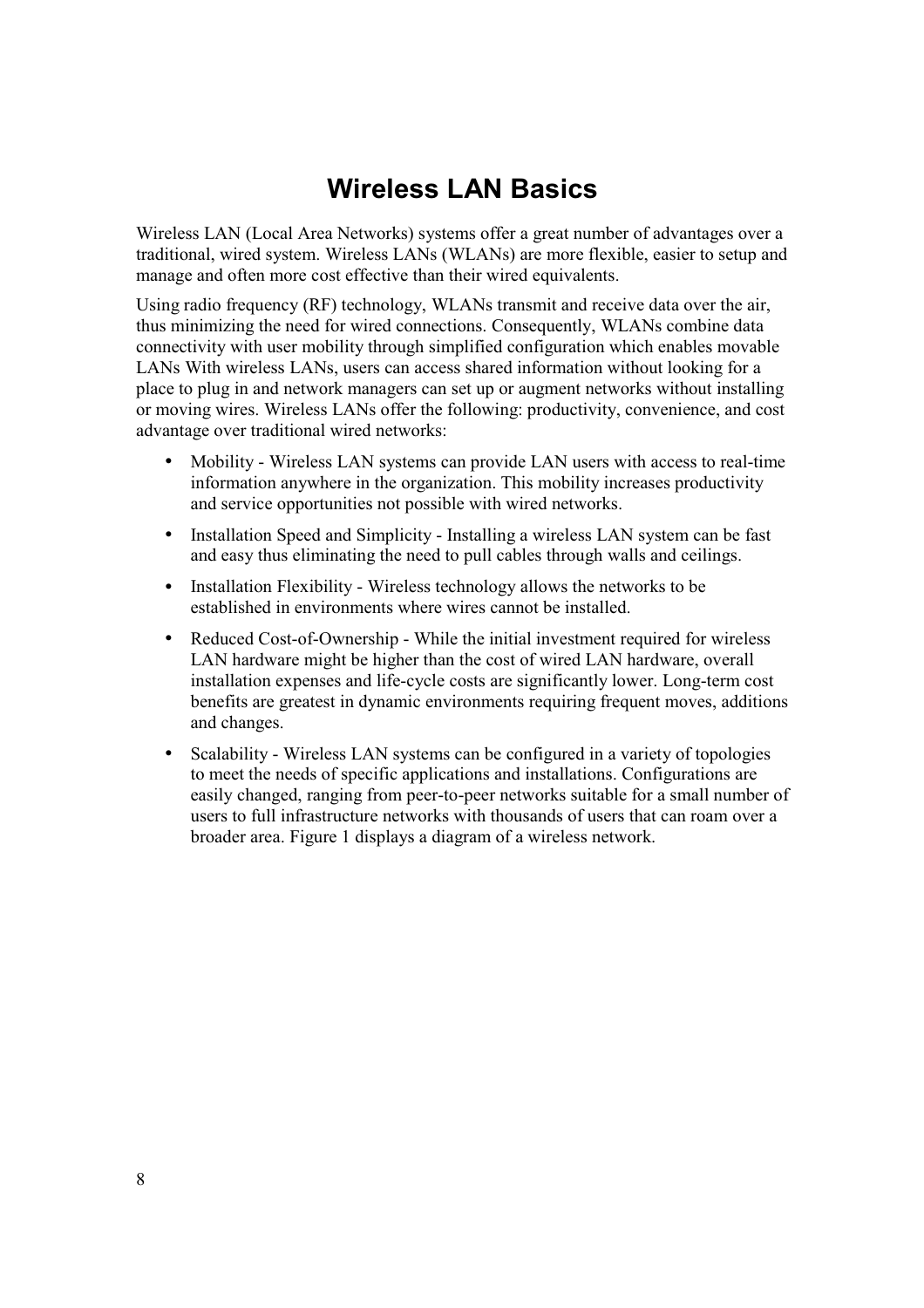

Figure 1: Wireless LAN Diagram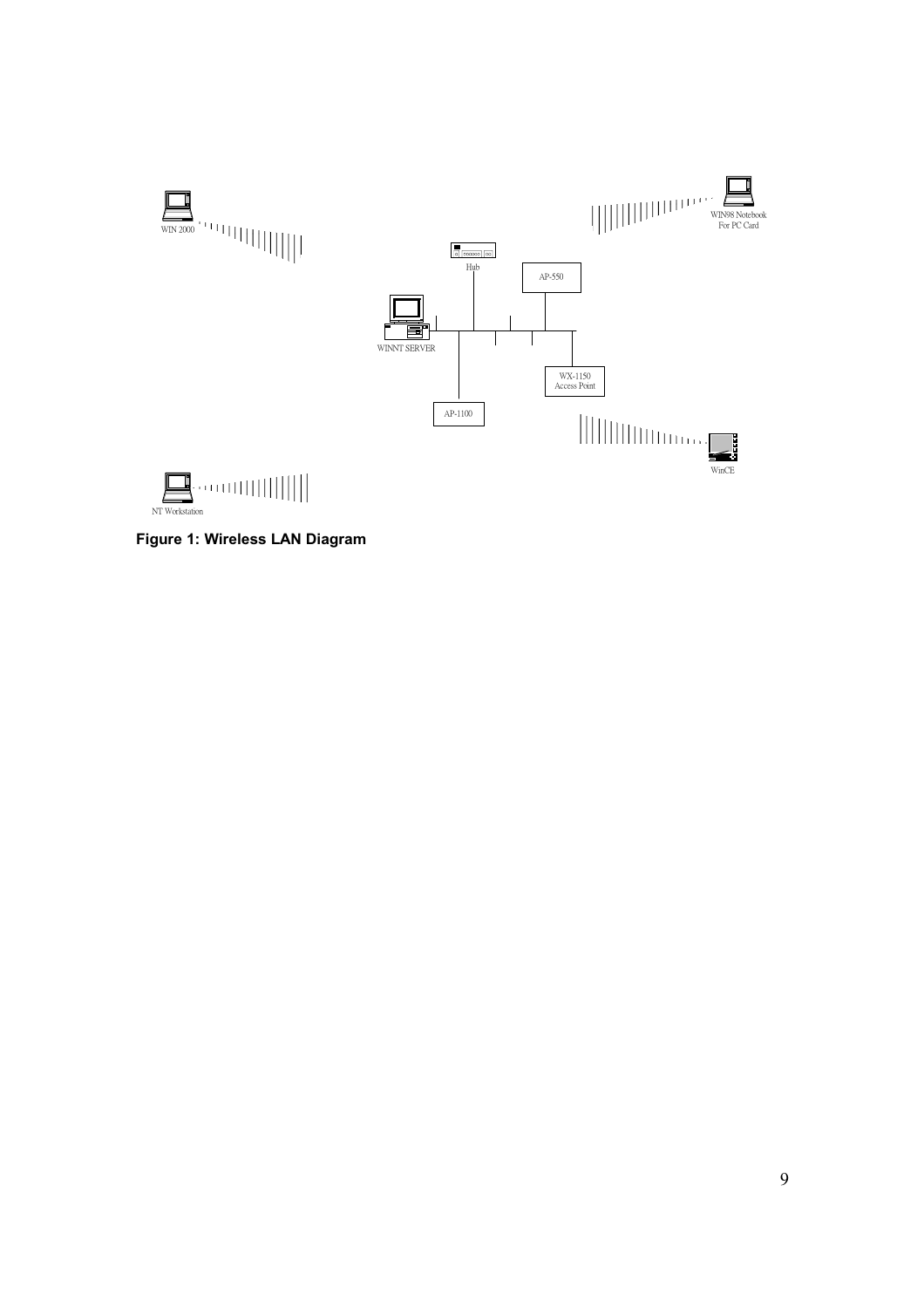## Installation for Windows 98 and Windows 95 (OSR2)

The following section will provide a guide with the DWL-500 installation. First, installation of the DWL-500 drivers will be covered, along with configuring the network settings to accommodate resource sharing and selecting the type of wireless network. The DWL-500 offers the advantages of a wired LAN without the inconvenience of cable installation.

#### **Installation Overview**

Follow these steps to establish a wireless network connection:

- Install the Access Point (AP) first. An Access Point is needed when Infrastructure network mode is selected
- Install the software using the Installation Diskette.
- Install the DWL-500 into the PCMCIA slot of the laptop.

Install the network protocol(s) required to communicate on your network. In most cases, TCP/IP protocol will be used.

#### **Installation for DWL-500**

Do not insert the DWL-500 until you are asked to do so. Inserting the DWL-500 prematurely may result in an unsuccessful installation.

#### Follow these steps to install the DWL-500 PCI card:

- 1. Make sure there is an available PCI slot in your PC and a Windows 95(OSR2), 98 CD ROM
- 2. Check for an available IRO(Interrupt Request). Turn on your computer select Start/Settings/Control Panel/System. Click on the Device Manager tab. Double click on the computer icon located on top of the Systems Properties window. On View Resources tab click Interrupt Request (IRQ) and check for available (not listed) number between 00 and 15.
- 3. Turn off your computer and unplug the power cord from the wall. Open the cover to the PC. Insert the DWL-500 PCI card into an open PCI slot. **Note: make sure** the DWL-650 PCMCIA adapter is not inserted into the DWL-500 PCI card. Secure the DWL-500 PCI card down to the chasis of the PC.
- 4. After the DWL-500 PCI card is secured to the PC, now insert the DWL-650 PCMCIA card into the DWL-500 PCI card. !Note: Firmly insert the DWL-650 PCMCIA card into the DWL-500 PCI card. Do not use force. Proper installation of the DWL-650 PCMCIA card requires that the link light of DWL-650 PCMCIA is facing the ground.
- 5. Replace the cover to your computer and turn it on.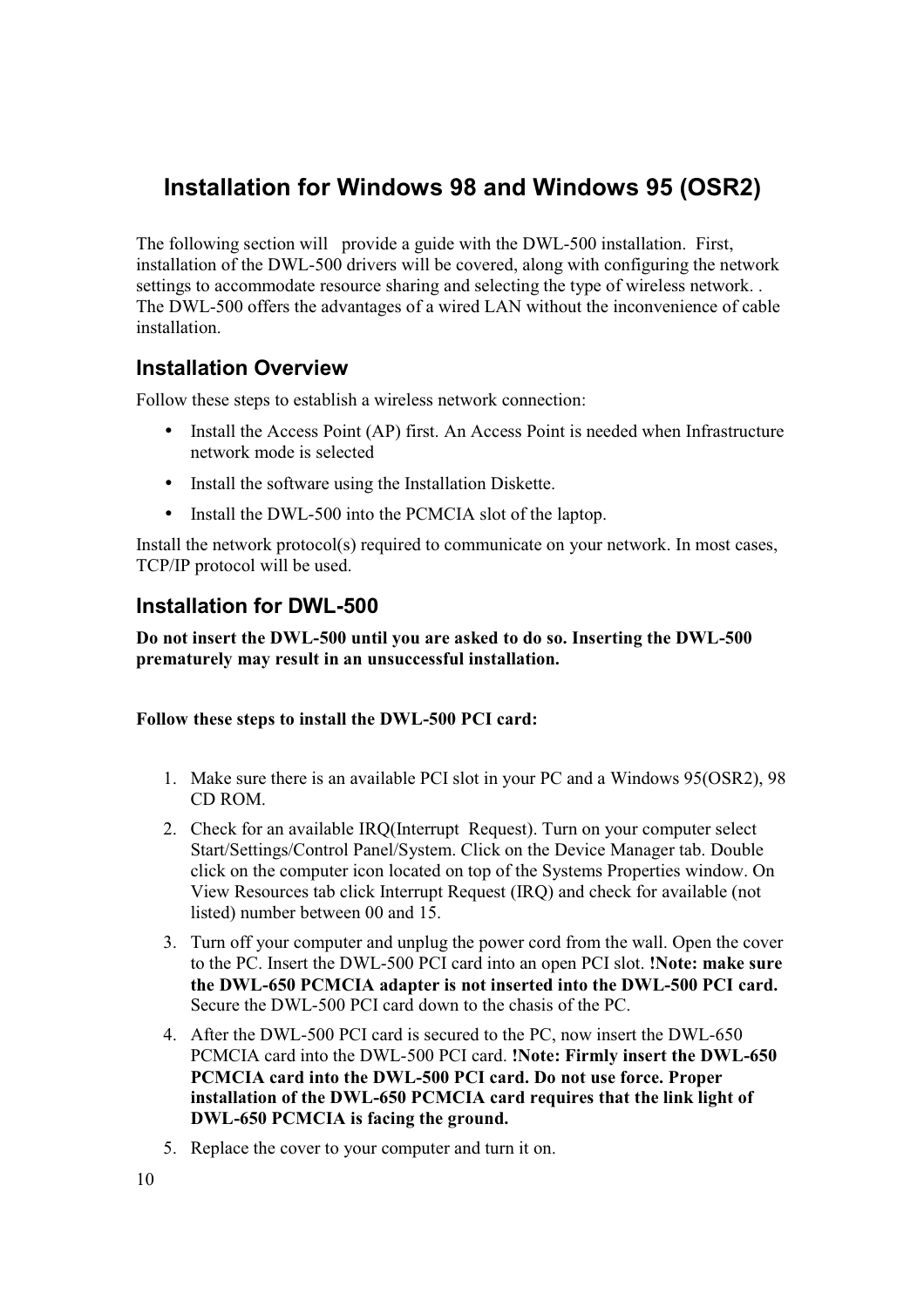- 6. While Windows is starting up, it will automatically detect the PCI card bus controller as a RICOH card bus controller. The PC Card (PCMCIA) wizard will then prompt you to click next. Make sure that No is selected and click next. When asked if you want to check your system files check No and click next. When windows says PCI card is finished, click finish. If prompted, insert your Windows CD or point to your windows .cab files i.e. C:\Windows\Options\cabs then click OK.
- 7. Checking the Card Bus. When windows boots up, go to Start/Settings/Control Panel/System. Click on the Device Manager Tab. Click on the + sign in front of the PCMCIA Socket. Highlight the RICOH Card Bus controller. Click on Properties button at the bottom of the window.
	- A. Under the General Tab check that the Device is working properly under device status.
	- B. Under the Resource Tab make sure there are no conflicts listed under conflicting device list.
	- $C$  Close the window

#### Follow these steps to install the drivers for the DWL-650 PCMCIA card:

- 1. Select the DWL-500 WLAN Card & PCI Reader Setup Disk.
- 2. Insert the Setup Disk into the floppy drive.
- 3. Click Start select Run type A:\setup.exe.
	- A. Click OK. Wait while your computer goes through setup.
	- B. Click Next when the welcome screen pops up.
	- C. Click Yes when the license agreement pops up. When Setup is complete select Yes, I want to restart.
	- D. Click Finish. Note: Make sure to remove the floppy diskette from your drive before your computer restarts.
- 4. When the computer reboots it will find the DWL-650 and ask for the windows CD again. If prompted, insert the your Windows CD or point to your windows .CAB files ie. C:\Windows\Options\cabs. Then click OK and your computer will restart again.
- 5. Check to make sure the Network Adapter is installed properly. When Windows boots up go to Start/Settings/Control Panel/System. Click on the Device Manager Tab. Click on the  $+$  sign in front of the Network Adapters. Highlight the D-Link DWL-650 11 Mbps WLAN Adapters. Click on Properties button at the bottom of the window.
	- A. Under the General Tab, check that the Device is working properly under the device status.
	- B. Under the Resource Tab, make sure there are no conflicts listed under conflicting device list.
	- C. Close the window.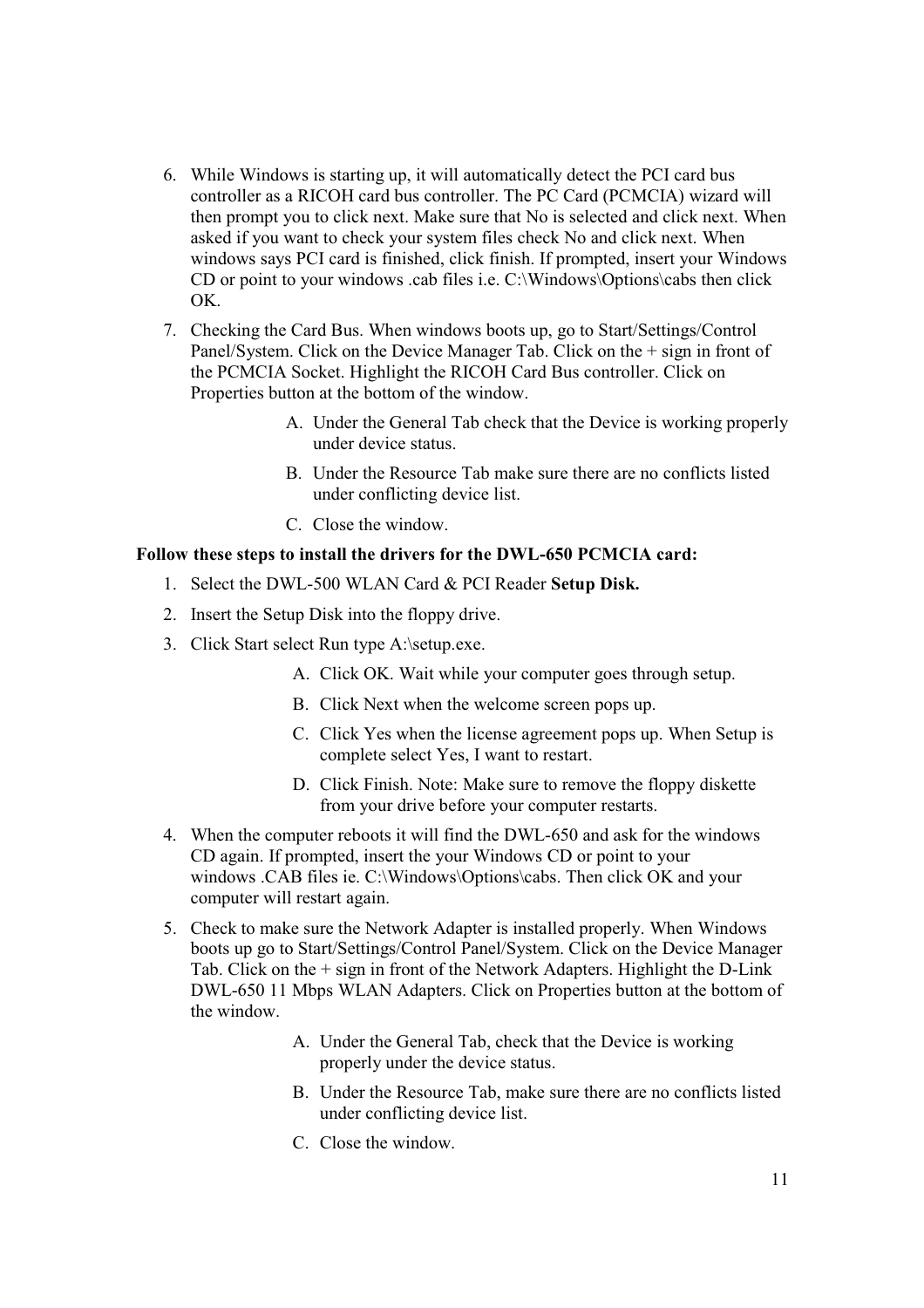#### Follow these steps to install the Utility software for DWL-500 PCI card:

1. Insert the DWL-500 WLAN Card & PCI Reader Utility Disk into the floppy drive.

2. Click on Start select Run type A:\setup.exe and click OK.

3. Click on Next when the welcome screen pops up. At the software license agreement screen, click Yes.

4. Windows will prompt for a destination location. If you do not want to use the default location enter your choice in the text box.

5. Click Next.

6. Click Close when windows says it is complete.

#### To run the Configuration Utility:

1. Click Start/Programs/D-Link Air DWL-650 Utility/D-Link DWL-650 Control Utility.exe.

2. Four tabs will be now available for use. Status, Configuration, Encryption and About program.

#### **Configuration Utility**

DWL-500 uses the Configuration Utility software for management. The Configuration Utility, which starts automatically, is used for the initial set up of the DWL-500. To start the utility program, from the "Start" button, select Programs, then D-Link DWL-500 to manually start the Configuration Utility software if the manager application does not start automatically.

A new icon - should appear in your Icon tray, shown in the graphic and as it will appear in your icon tray, see Figure 2. If the icon is marked with a red "X", it means that the DWL-500 configuration is invalid or incomplete. Particularly the icon will be colored red when the driver setting is in Pseudo BSS mode and the radio channels set incorrectly, see Figure 3.



Figure 2: Icon tray with new icon



#### **Figure 3: Error Icon**

Double clicking on that icon will show you the screen as shown below, see Figure 4.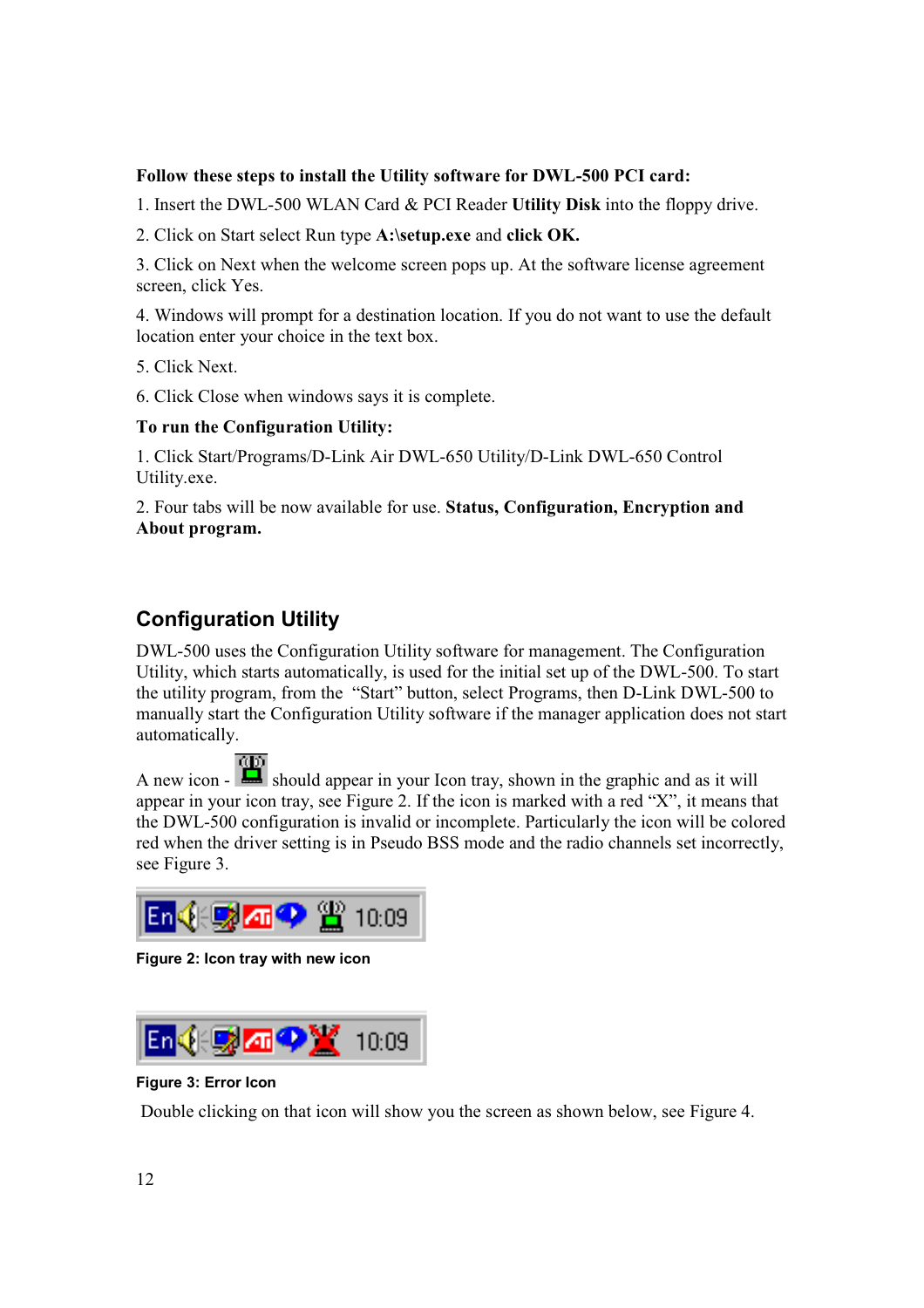|               | <b>D-Link Air DWL-650 Configuration</b>                                                                                   |  |
|---------------|---------------------------------------------------------------------------------------------------------------------------|--|
|               | Status   Configuration   Encryption   About program                                                                       |  |
| <b>Status</b> | Link status Scanning for access point<br>Input<br>bytes/sec 0<br>Output<br>bytes/sec 0<br>Signal strength<br>Link quality |  |
|               | Exit<br>Ok                                                                                                                |  |

Figure 4: Management window with "Status" tab

Navigate through "sheets", by clicking or tapping them with a stylus. "OK" button will minimize window, and "Exit" (or X button) will close application.

The first three fields show your wireless network card state.

Link status – indicates link accessibility. There are several values that can be shown in this part of the window.

**Connected - BSSID=...** – normal flow of operation in Infrastructure mode. The PC is connected to an access point. BSSID is shown in the form of hex digits. Networking is available.

No status... - the manager is retrieving information from the driver. If this text box value stays more than several seconds, it means that there are no access points or other workstations (if communicating in AdHoc mode), or that the DWL-500 card is plugged out of PC.

**Scanning for access point**  $-$  driver scans wireless network searching for available access point in Infrastructure mode.

**Disabled or disconnected** - if this text box value stays more than several seconds, it means that there are no access points or other workstations (if communicating in Pseudo BSS mode), or that the DWL-500 card is plugged out of PC.

**Undefined** – means critical driver error. This error is usually caused by hardware that has not been configured correctly (for example the card with similar chipset inserted in PC card bay, but not fully compatible with D-Link NIC).

**Input bytes/sec** – shows the incoming (received) data speed, the progress bar below. means receiver must load.

**Output bytes/sec** – shows the outgoing (sent) data speed, the progress bar below, shows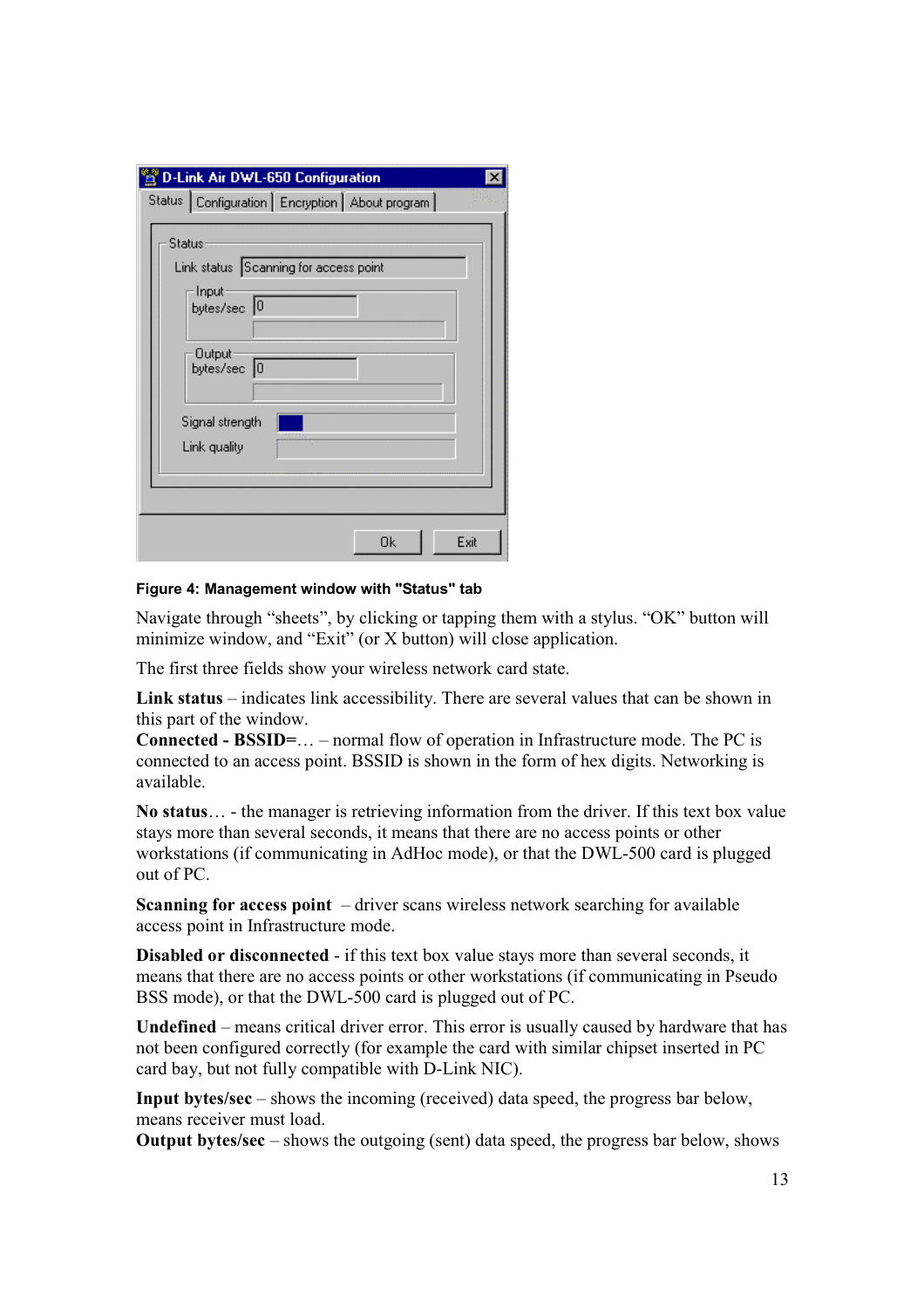transmitter load.

Signal strength - bar shows signal strength level. The higher the blue bar is, the more powerful the radio signal received by the DWL-500 card. This indicator helps to find the most comfortable antenna/workstation position for quality network operation.

Link quality - The measured signal level gives the overall Link Quality and Connection Status.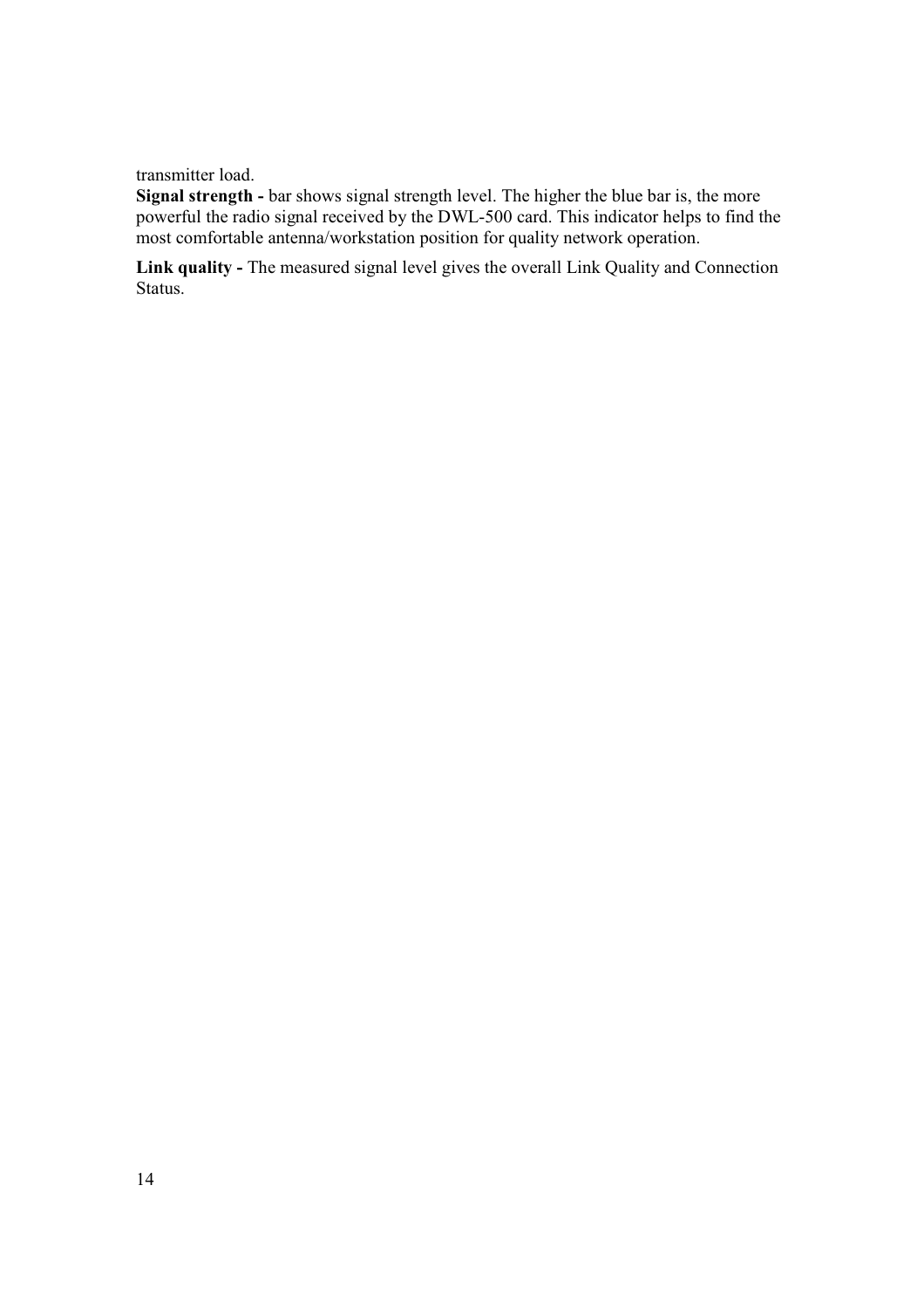#### **Configuration Tab**

You can change the configuration by clicking on the **Configuration** tab located on the top of the D-Link Air DWL-650 configuration window. Then click on the change configuration box located on the bottom of the configuration window. The grayed out screen will now be available for changes.

|               |                               | <b>D-Link Air DWL-650 Configuration</b>    |  |
|---------------|-------------------------------|--------------------------------------------|--|
| <b>Status</b> |                               | Configuration   Encryption   About program |  |
|               | Configuration                 |                                            |  |
|               | Station ESS ID:               | default                                    |  |
|               | Network mode:                 | Infrastructure                             |  |
|               | Encapsulation:                | RFC1042                                    |  |
|               | Channel:                      |                                            |  |
|               | Tx Rate:                      | Fully Automatic                            |  |
|               | Power saving                  |                                            |  |
|               | $\nabla$ change configuration | Update                                     |  |
|               |                               |                                            |  |
|               |                               |                                            |  |
|               |                               |                                            |  |
|               |                               | Exit<br>Οk                                 |  |

Figure 5: Management window with "Configuration" tab open.

Five fields are available to change the configuration for DWL-500. The fields are the following:

#### **Station ESS ID:**

The Station ESS ID is the group name for your wireless network.

Extended Service Set Identifier (Wireless Network Identifier) is the group name  $\bullet$ that will be shared by every member of your wireless network. You will only be able to connect with an Access Point, which has the same Station ESS ID. To change the current Station ESS ID, simply delete **default** and type a new Station ESS ID, i.e. home.

#### **Network mode:**

There are two selections for network mode: Ad hoc or Infrastructure...

Ad-hoc(PsIBSS): When in Ad hoc mode, this allows peer-to-peer networking  $\bullet$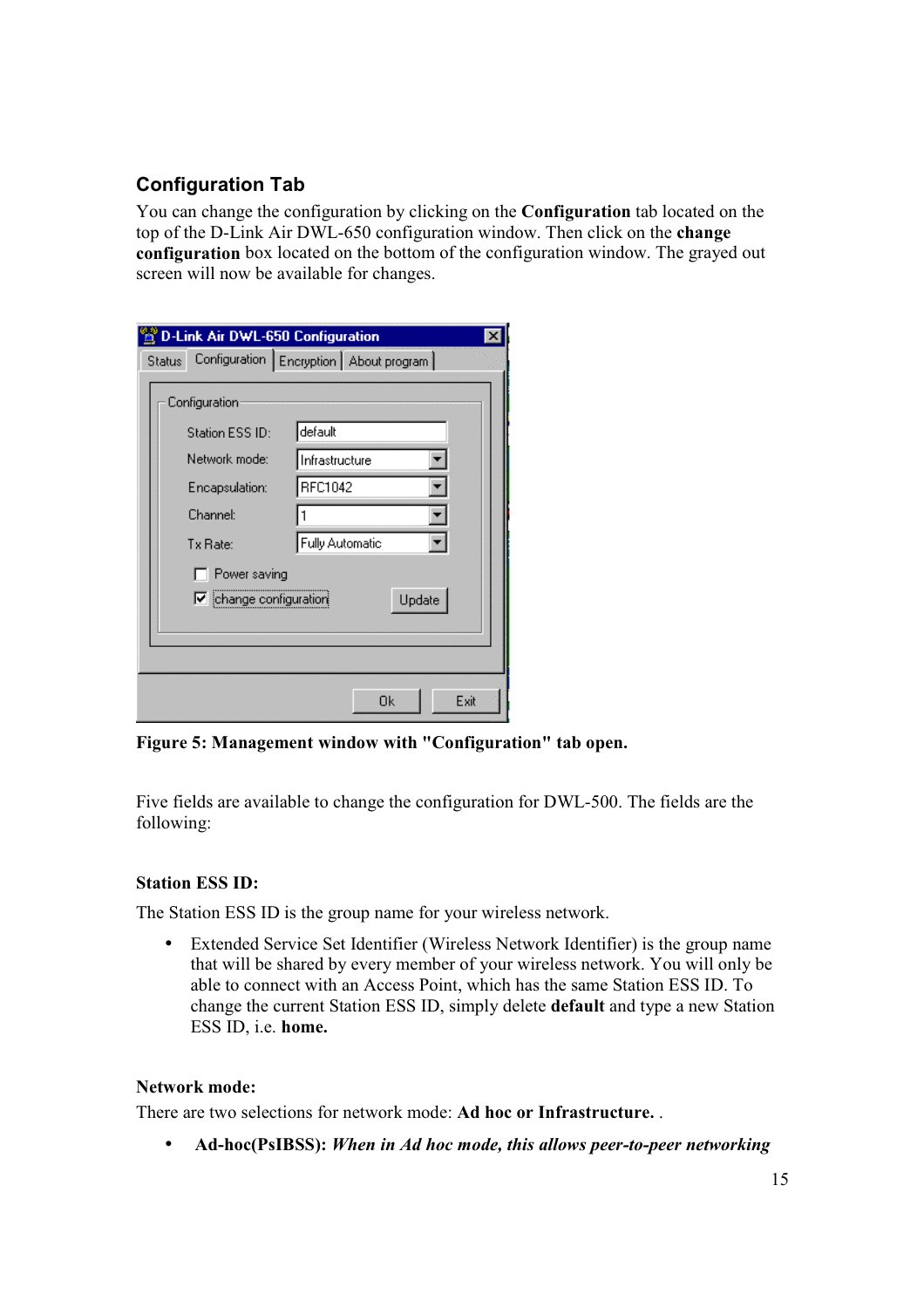without an access point. This is the 802.11b peer-to-peer mode of operation. In Ad Hoc mode only one wireless cell range is supported for each different ESS ID. All communication is done from Client to Client without the use of an Access Point

• Infrastructure: When in Infrastructure mode, this allows wireless clients to join a wired Ethernet LAN through an access point. This mode of operation requires the use of a D-Link Air DWL-1000AP wireless LAN access point or with other 802.11b compliant access points. All communication is done via the DWL-1000AP access point, which relays packets to other wireless Clients in the same BSS (Basic Service Set) as well as to nodes on a wired Ethernet LAN.

#### **Encapsulation:**

There are three selections for Encapsulation: None, RFC1042 and 802.1h.

- $\bullet$ **None:** This setting takes the entire Ethernet frame, including the Ethernet Header, and encapsulates it into a 802.11 frame. This setting is used for Ethernet frame, including the Ethernet Header, and puts it into an 802.11 frame. This setting is here for compatibility with some older 802.11 implementations.
- RFC1042: This setting takes the DIX Ethernet frames and converts them using SNAP(Systems Network Architecture Protocol) header based on the RFC1042 standard. This mode will also convert any RFC1042 SNAP header frames to DIX Ethernet frames before transmission to the Ethernet interface.
- 802.1h: This setting allows the DIX Ethernet frames to be tunneled using a full selective translation table. This mode does not convert RFC1042 SNAP header frames to DIX Ethernet before transmission to the Ethernet interface.
- **Note:** It is required to select the encapsulation mode corresponding to the one your access point or other workstations use. If the encapsulation mode is incorrect, the PC will join to an access point or will be seen by other workstations, but network operation will not work.

#### Channel:

There is a total of 11 separate channels that can be selected for your wireless network.

Channels 1 through 11 can be selected for your wireless network. Channel 1 is the  $\bullet$ factory default channel that comes with your D-Link Air DWL-500 PCI wireless adapter.

**!Note:** Infrastructure Client nodes will always go the same channel as their AP. Please see the table for the requirements of different countries and the channel frequency.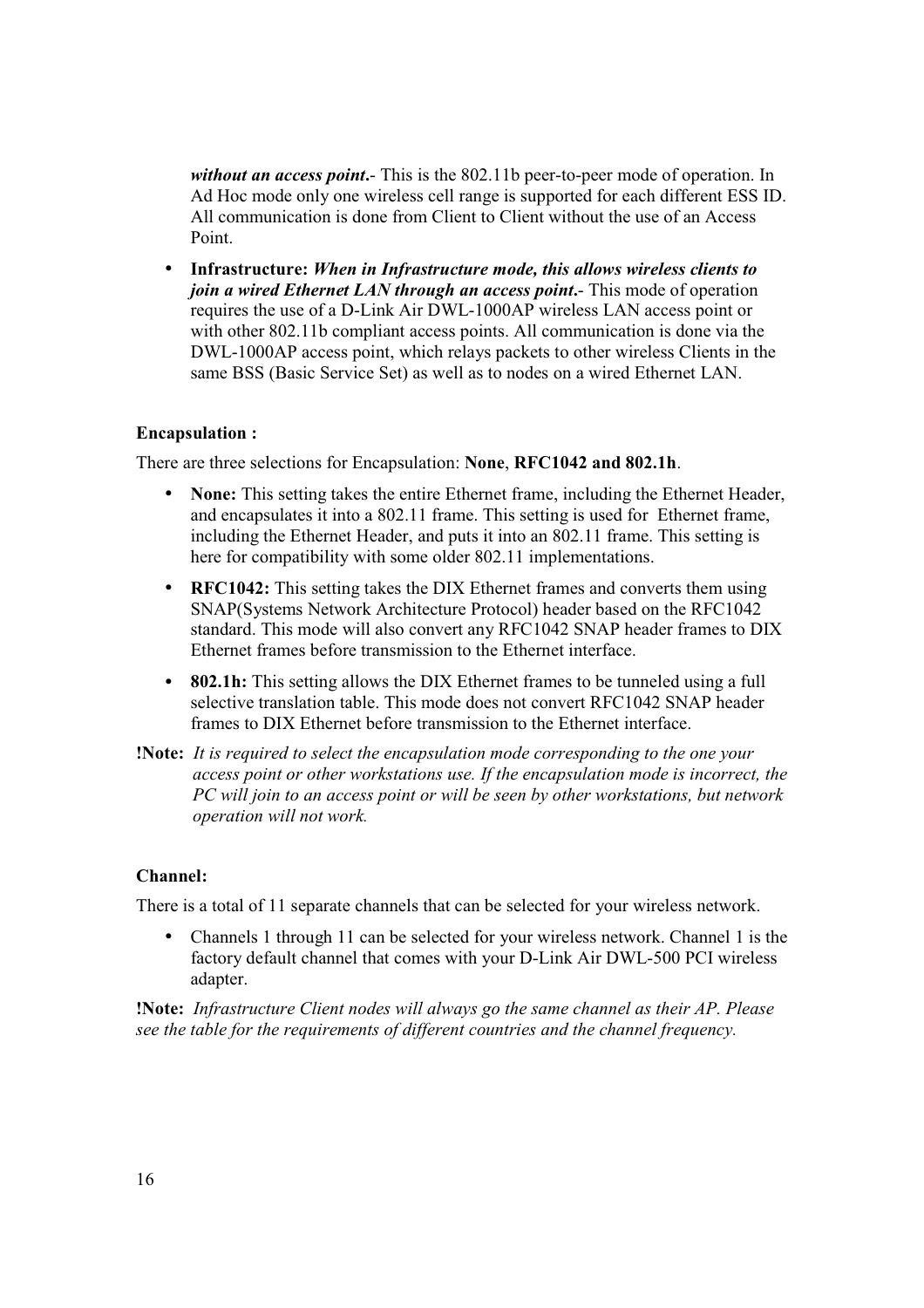#### **TX Rate:**

The TX Rate is the transmission rate at which the data packets are transmitted by the client or AP. Here are the available selections:

- Fully Automatic
- $\bullet$  11 Mbit
- $\bullet$  5.5 Mbit
- $\bullet$  Auto 1 or 2 Mbit
- $\bullet$  2 Mbit
- $\bullet$  1 Mbit

!Note: Setting the transfer rate of the DWL-650 faster than the access point's maximum transfer rate may produce undesired results.

#### **Encryption Tab**

| D-Link Air DWL-650 Configuration                  |  |    |                |  |
|---------------------------------------------------|--|----|----------------|--|
| Status   Configuration Encryption   About program |  |    |                |  |
| Encryption<br>Key 12 34 56 78 90                  |  |    | Write<br>Clear |  |
| $\nabla$ Enable                                   |  |    |                |  |
|                                                   |  |    |                |  |
|                                                   |  | 0k | Exit           |  |

#### Figure 5: Management window with "Encryption" tab open

One may desire an additional measure of security on your wireless network, which can be achieved by using WEP (Wired Equivalent Privacy) encryption. WEP encrypts each frame transmitted from the radio using one of the Keys entered from this panel. See

When an encrypted frame is received, the frame will only be accepted if it decrypts correctly. This will only happen if the receiver has the WEP Key used by the transmitter.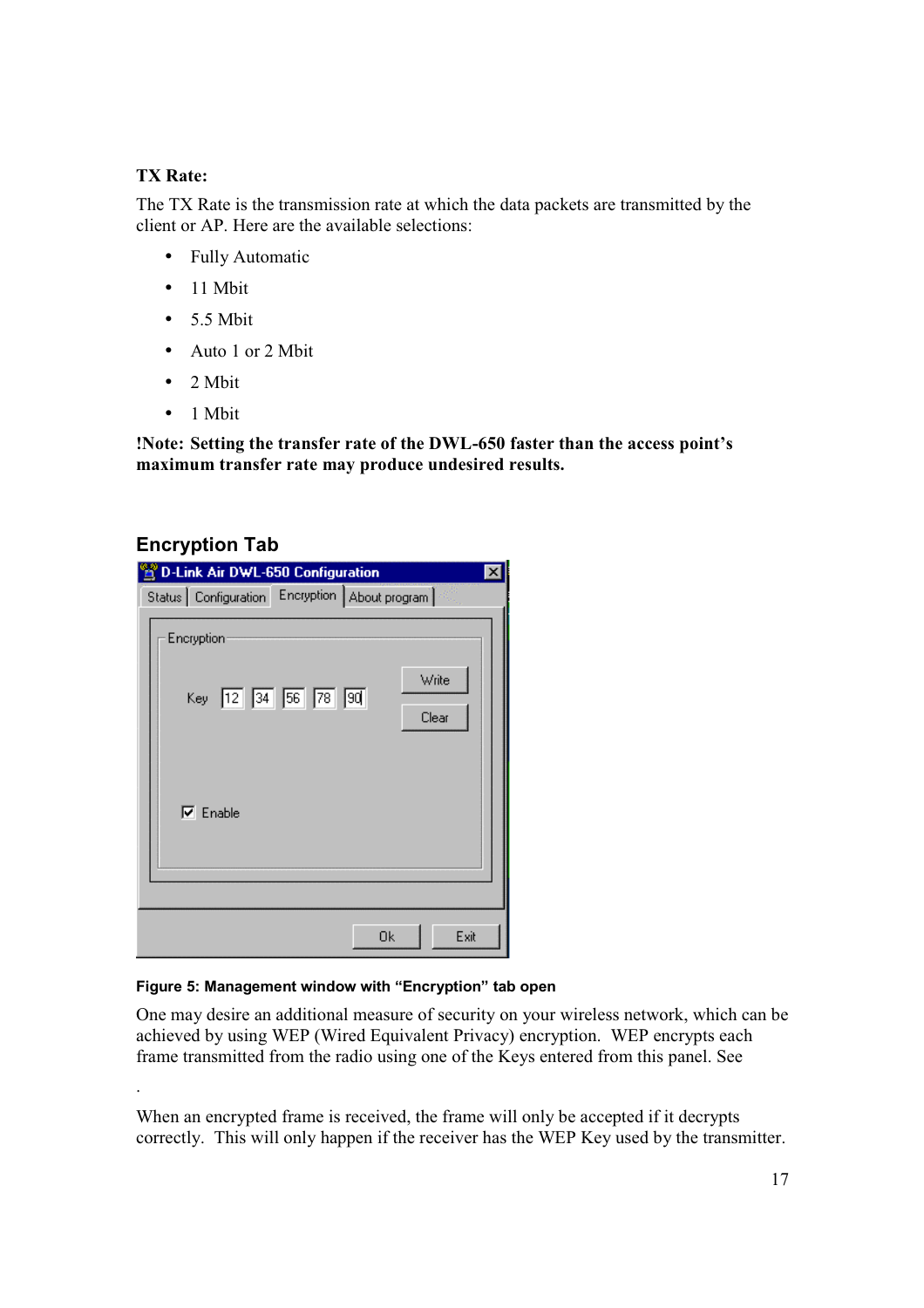This panel allows the entry of four keys, which can then be written to the driver and registry. Each key must consist of hex digits; it means that only digits 0-9 and letters A-F are valid entries. If entered incorrectly program will not write keys to a driver.

- Key  $1 -$  Key 4: These four fields must be used to enter the keys.
- Write: This button updates the driver with the four keys displayed in Key 1 through Key 4. The keys are also written to the registry for permanent storage.
- Clear: This button clears all the bytes in the four keys, useful when entering and when you wish to start over.
- Default Key: This pop-up field defines one of the four keys, which will be used by the driver to encrypt frames it will be transmitting. This field does not affect decryption, as the driver can decrypt any frame that it receives which was encrypted with one of the four keys.
- Enable: This checkbox enables or disables encryption operation. When it is checked, encryption is enabled, and when unchecked – encryption is disabled. The corresponding action is written to a driver immediately.

#### "About" tab



Figure 6: Management window with "ABOUT" tab open

About tab shows a software version. Users must use this version number when reporting their problems to tech support.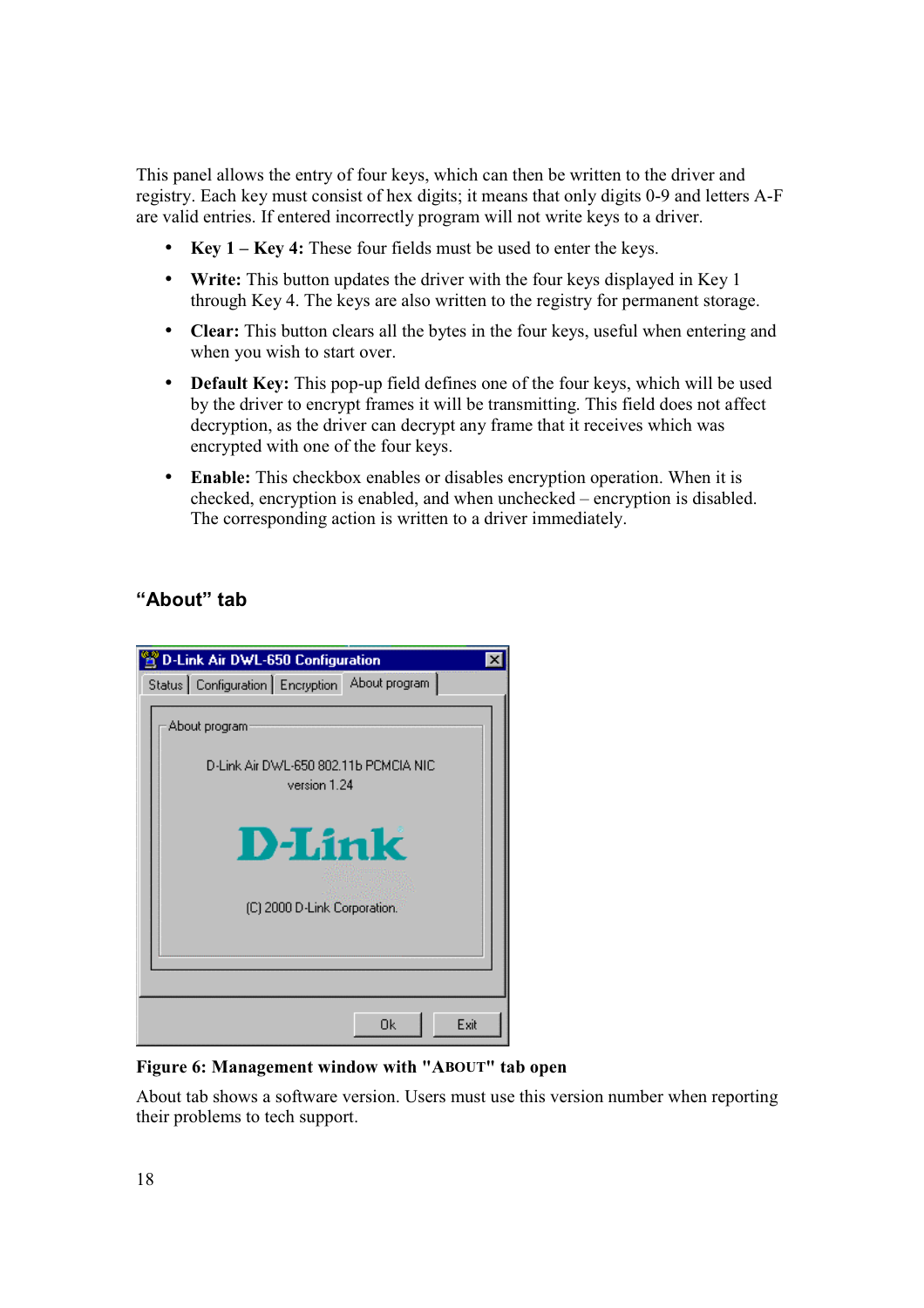## Troubleshooting

To make the installation of the DWL-500 user friendly, D-Link suggests that the installation steps be followed as listed in section 4 and section 5. However, if problems are encountered during the DWL-500's installation process, follow the steps outlined below for troubleshooting. In the first part of the **Troubleshooting** section, check the properties of the card to verify that the DWL-500 has been installed properly. In second section, the most common problems encountered during the installation are listed along with the possible solution. Please check the first part to derive the probable reason of unsuccessful installation.

#### Procedure to Check the Various Properties of Card after Installation under **Windows 95 (OSR2)/98:**

Please check the followings if problems are encountered while installing the DWL-500 card or if DWL-500 card is not functional.

- Click on the Start/Settings/Control Panel/System/Device Manager tab/click on the  $\bullet$ + sign next to Network Adapters. Double click on the D-Link DWL-650 11Mbps WLAN Adapter. Select the Resources tab. check the **Conflicting device list**: window: it should read "no conflicts".
- Check and verify that D-Link DWL-650 11Mbps WLAN Adapter is properly installed. If there is a yellow exclamation or red X then installation of the DWL-500 PCI card did not install properly, reinstall the DWL-500 PCI card and DWL-650 PCMCIA card.
- Check whether there are available IRQ's, check that the DWL-650 PCMCIA card  $\bullet$ is properly inserted into the DWL-500 PCI card. If the Yellow sign or Questionmark (?) is displayed, then check that there are no resource conflict between the DWL-500 and another device.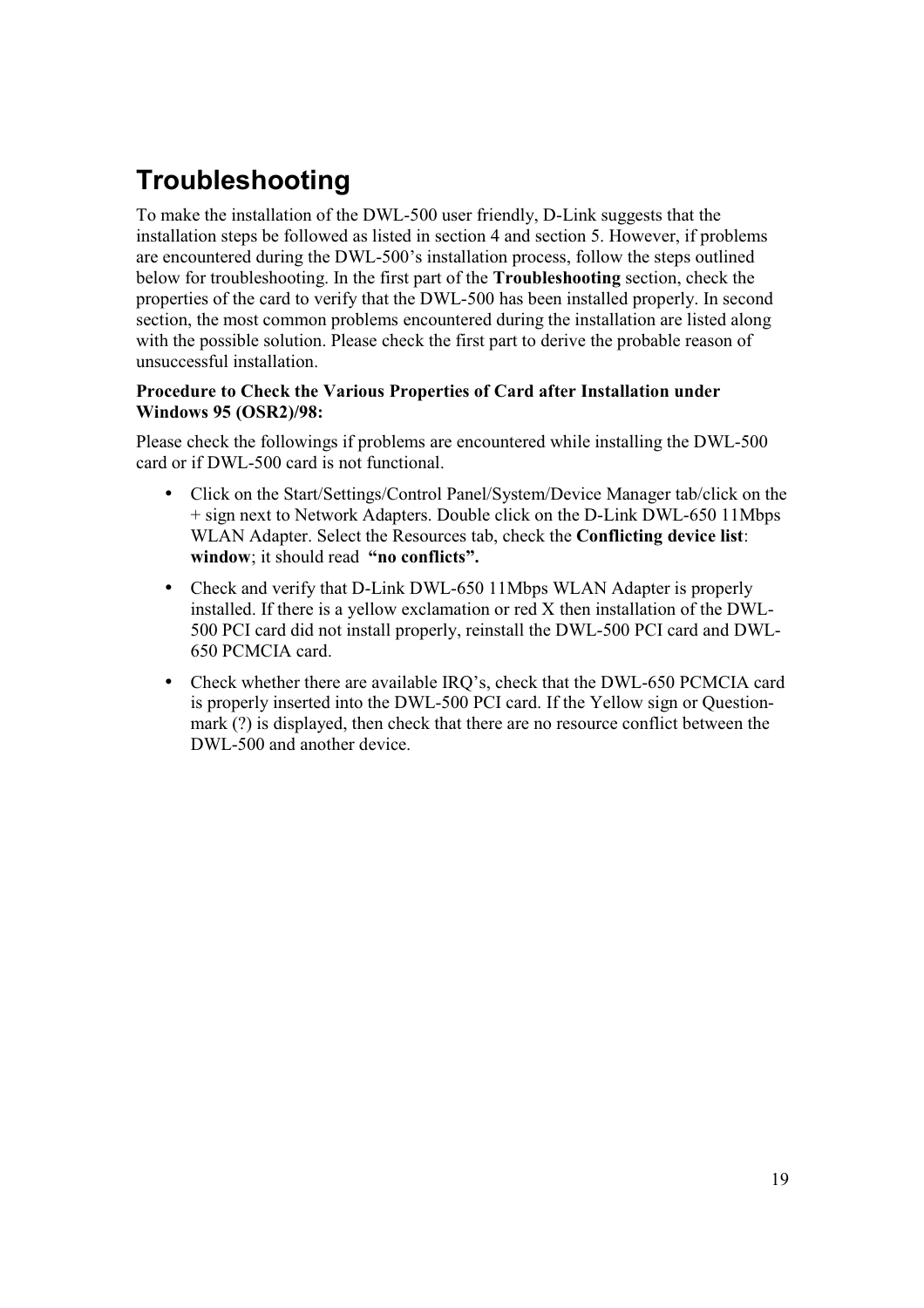## **Technical Specifications of DWL-500 PCI Card**

#### Hardware compatibility

IBM-compatible computer with a PCI slot

#### **Driver support**

**NDIS 3.1** 

- $-$  Windows 95 OSR2
- $-$  Windows 98
- Windows NT 4 and higher
- $-$  Linux
- $-$  WinCE(x86, SH4, MIPS)

#### **Standards supported**

- IEEE 802.11 standard for Wireless LAN
- All major networking standards (including TCP/IP, IPX)

#### Environmental

Operating temperature (ambient):

- $-$  -10<sup>o</sup>C to 50<sup>o</sup>C (Operating),-20 to 70<sup>o</sup>C (Storing)
- Max. Humidity:95% Non-condensing

#### **Power specifications**

Operating voltage:

- $-$  +5 V, +3.3V DC  $\pm$ 5%
- Nominal Temp Range:  $17$  dBm
- Extended Temp Range: 14 dBm min.
- Transmit Power, 2.7v to 3v: 14 dBm min.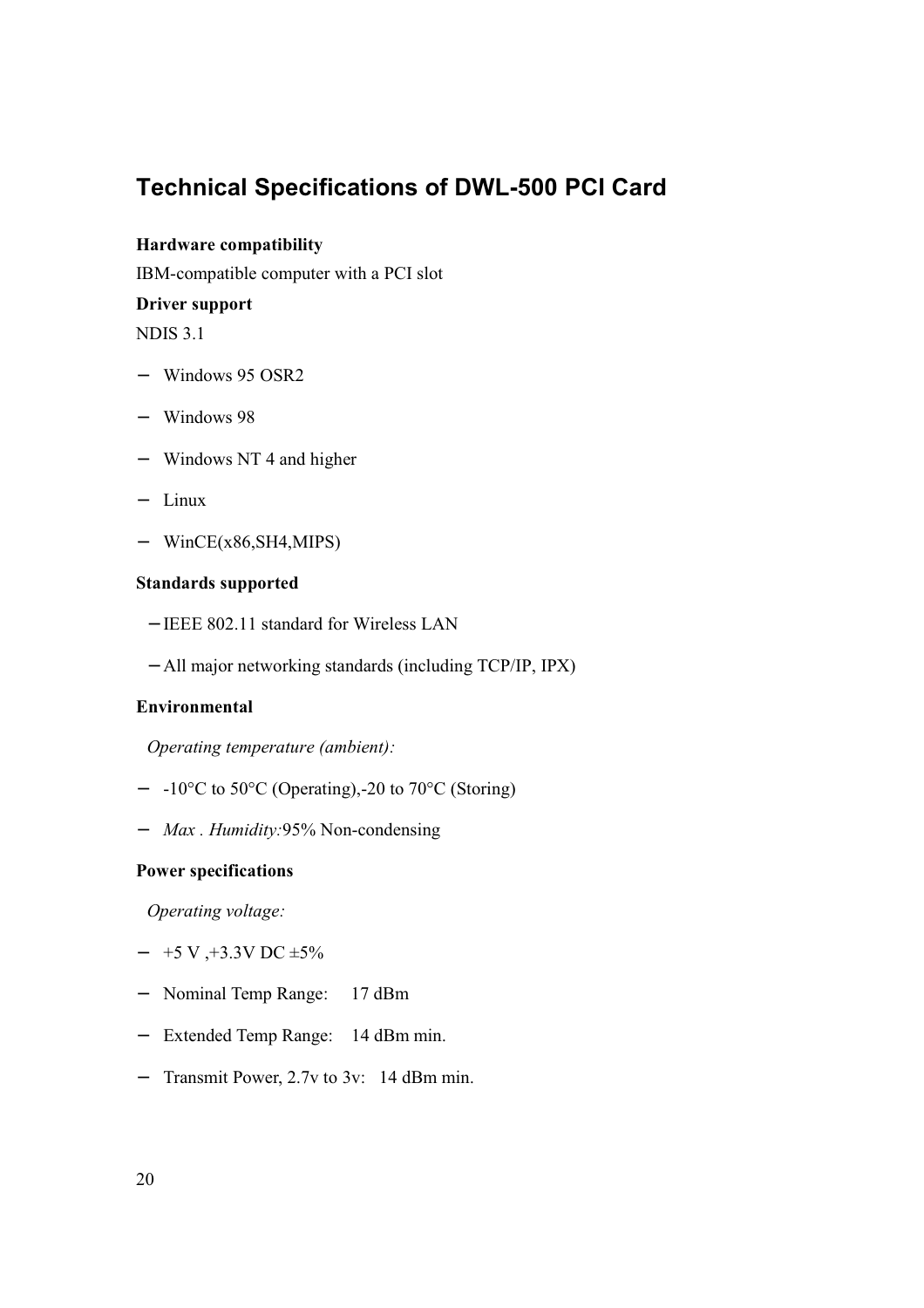#### **Radio specifications**

Range:

- per cell indoors approx. 35-100 meters or more
- $-$  per cell outdoors up to 100-300 meters

Frequency range:

- 2.4-2.4835 GHz, direct sequence spread spectrum

Number of Channels:

- Europe: 13 (3 non-overlapping)
- $-$  US: 11 (3 non-overlapping)
- France: 4 (1 non-overlapping)
- $-$  Japan: 14 (4 non-overlapping)

Antenna system:

- Internal patch antenna supporting diversity.

#### Mobility:

- Seamless roaming across cell boundaries with handover

#### **Specific features**

Supported bit rates:

- $-11$  Mbps
- $-5.5$  Mbps
- $-1$  Mbps
- $-2$  Mbps

Data encryption:

- 40 bit WEP Encryption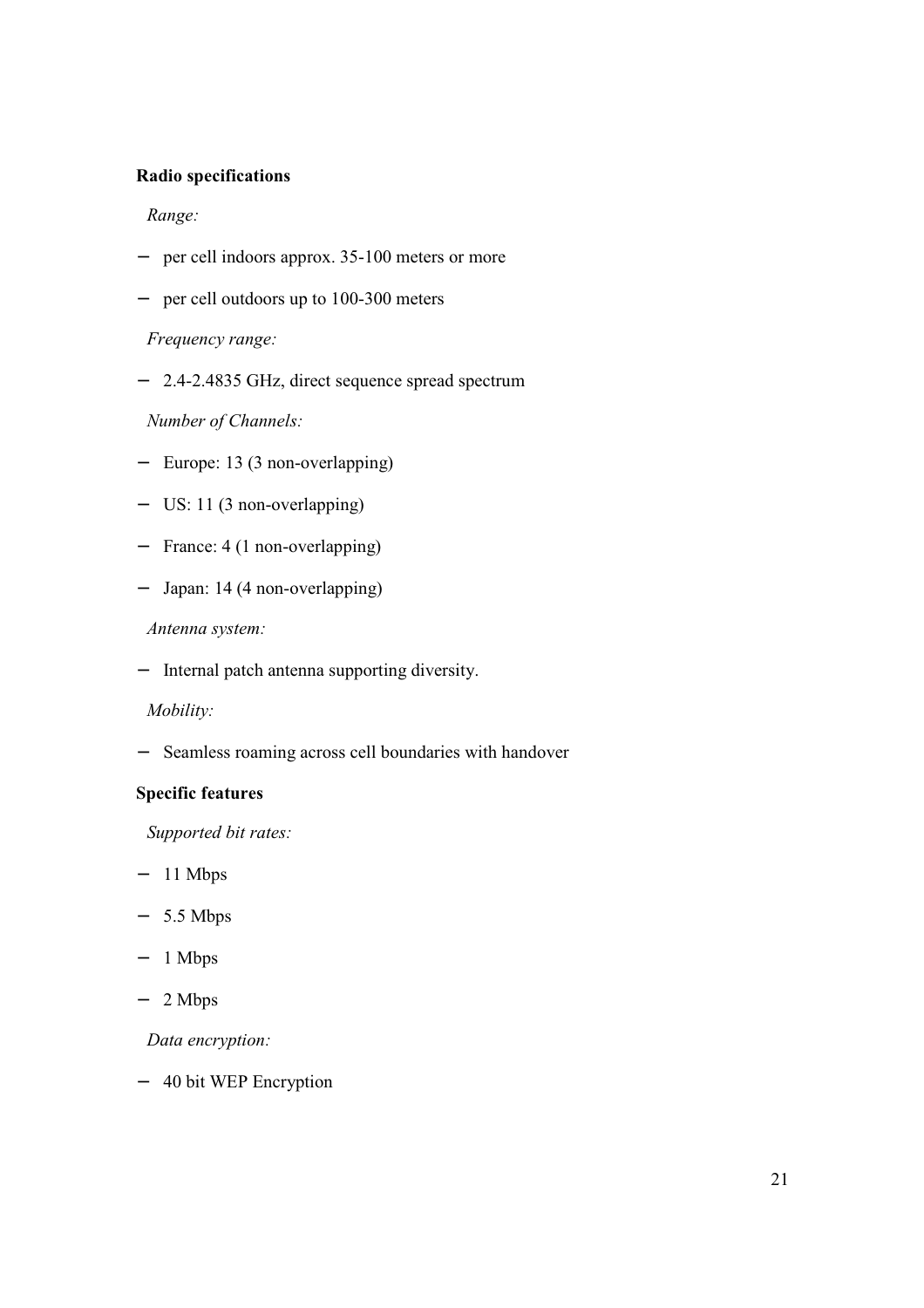**Utility Software:** 

- Management utility software

Key Management:

- Automatic Dynamic Key Allocation (ADKA) through public key

### **Physical Dimensions**

- Extended type-II PC Card 110 x 54 x 6 mm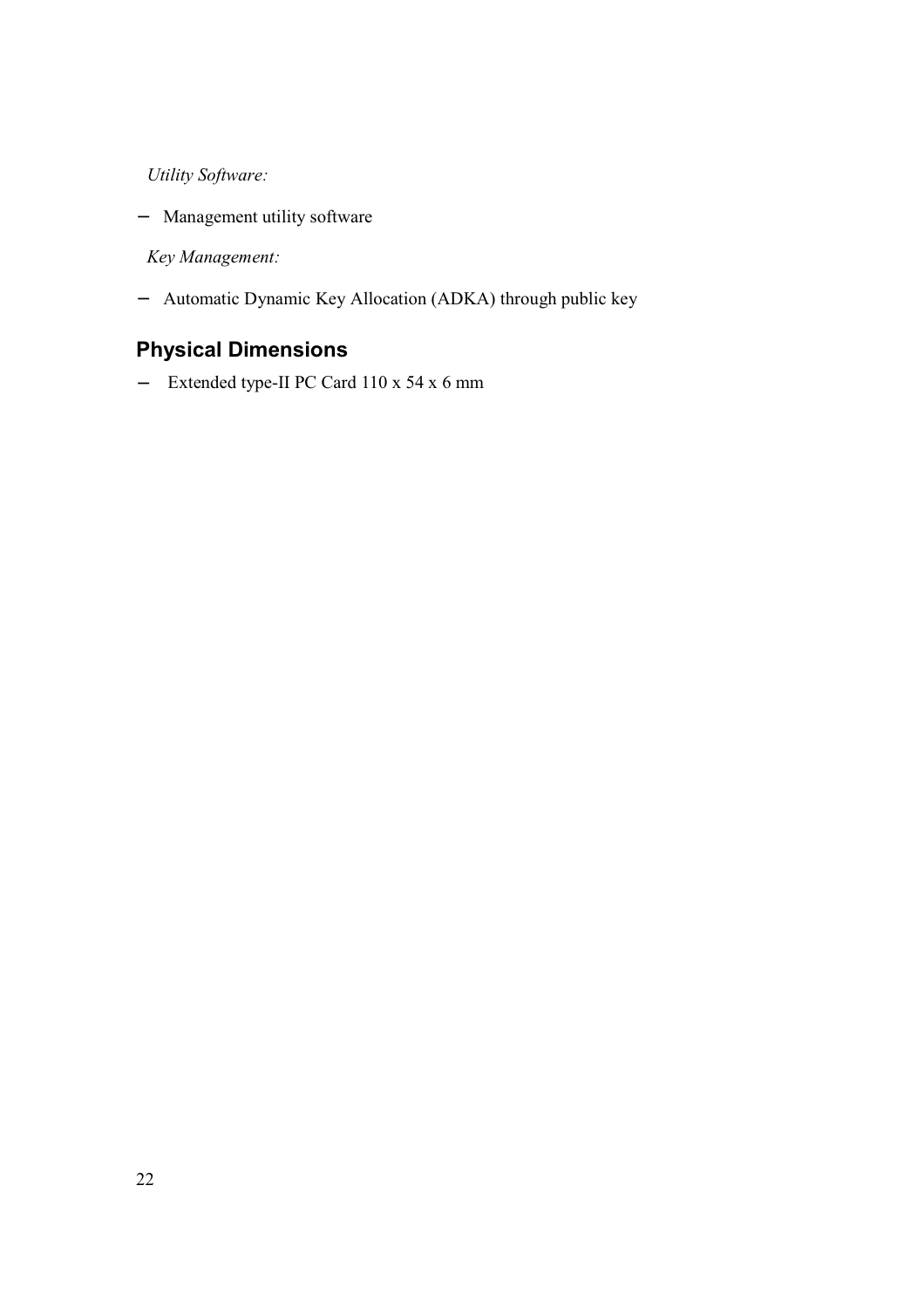## **Index**

802.1h, 14 About Tab, 16 cabling, ii Channel, 14 Clear, 15 Configuration, 11 Configuration tab, 13 Connected BSSID, 12 Default Key, 15 Disabled or Disconnected, 13 Enable, 16 Encapsulation, 14 Encryption Tab, 15 Infrastructure, 14 Input bytes, 13 Installation, 10 **Key**, 15 link quality, 13 Link status, 12 Network Mode, 14 No status, 12 None or Encapsulated, 14 Output bytes, 13 Pseudo BSS, 14 RFC1042, 14 Scanning for access point, 12 Signal strength, 13 Station ESS ID, 14 Troubleshooting, 17 TX Rate, 14 Undefined, 13

Wireless LAN basics, 8 Write, 15